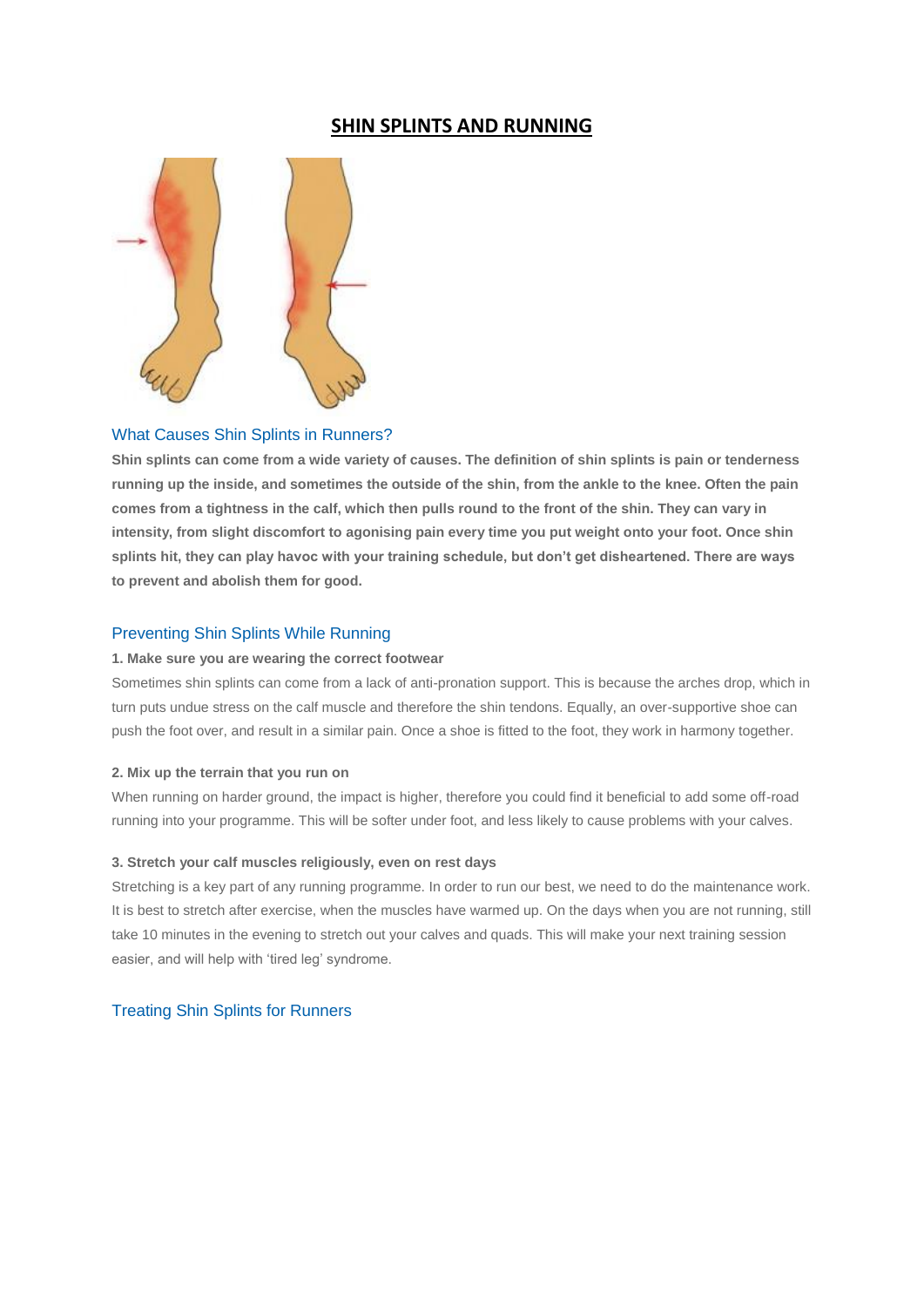

### **1. Stretch, stretch, stretch!**

Running through the pain is not going to help. Really, at this point you need to stop training and start stretching. It may sound tedious, but it works. The best stretch (given by fantastic Physio, [Simon Murphy\)](http://run.runandbecome.com/london-practitioners/london-physiotherapists/simon-murphy-physiotherapy-pilates/) for not only the calf muscles, but also the hamstrings and glutes, is as shown above.

- Lie on the floor with your bottom as close to the wall as is comfortable.
- Rest your heels on the wall, hip distance apart, with straight legs (being careful not to rotate the knees outwards). Flex your feet (pushing toes towards the ground) for 30 seconds, then release for 30 seconds.

Repeat this 10 minutes in the morning and 10 minutes in the evening. For variety, work your legs out into a 'V' shape and then return to hip distance apart.

### **2. Ice the shin**

Put an ice pack onto the shin for 5 minutes. This will get the blood rushing to the inflamed area, and you will recover faster. It's best not to put ice directly on to the skin. You can either put crushed ice in a bag and cover it with a towel, or get a re-usable hot/cold pack. We usually stock at least one kind in our [Accessories Extras](http://www.runandbecome.com/Accessories/Extras/miscellaneous) section.

### **3. Go for a massage**

Shiatsu massage is particularly good, as it targets the pressure points and releases the acute tightness, so that the blood can flow more easily again. You will walk away from the therapist a new person! If you're based in London, [Jeanette McDonnall](http://run.runandbecome.com/london-practitioners/london-other/jeanette-mcdonnall-shiatsu-homeopathy/) is great.

### **4. Invest in The Grid or The Stick**

These tools are invaluable in both treatment and prevention. You can alter the amount of pressure on the muscles by leaning more or less body weight onto the area. It is a perfect compliment to stretching as it gets